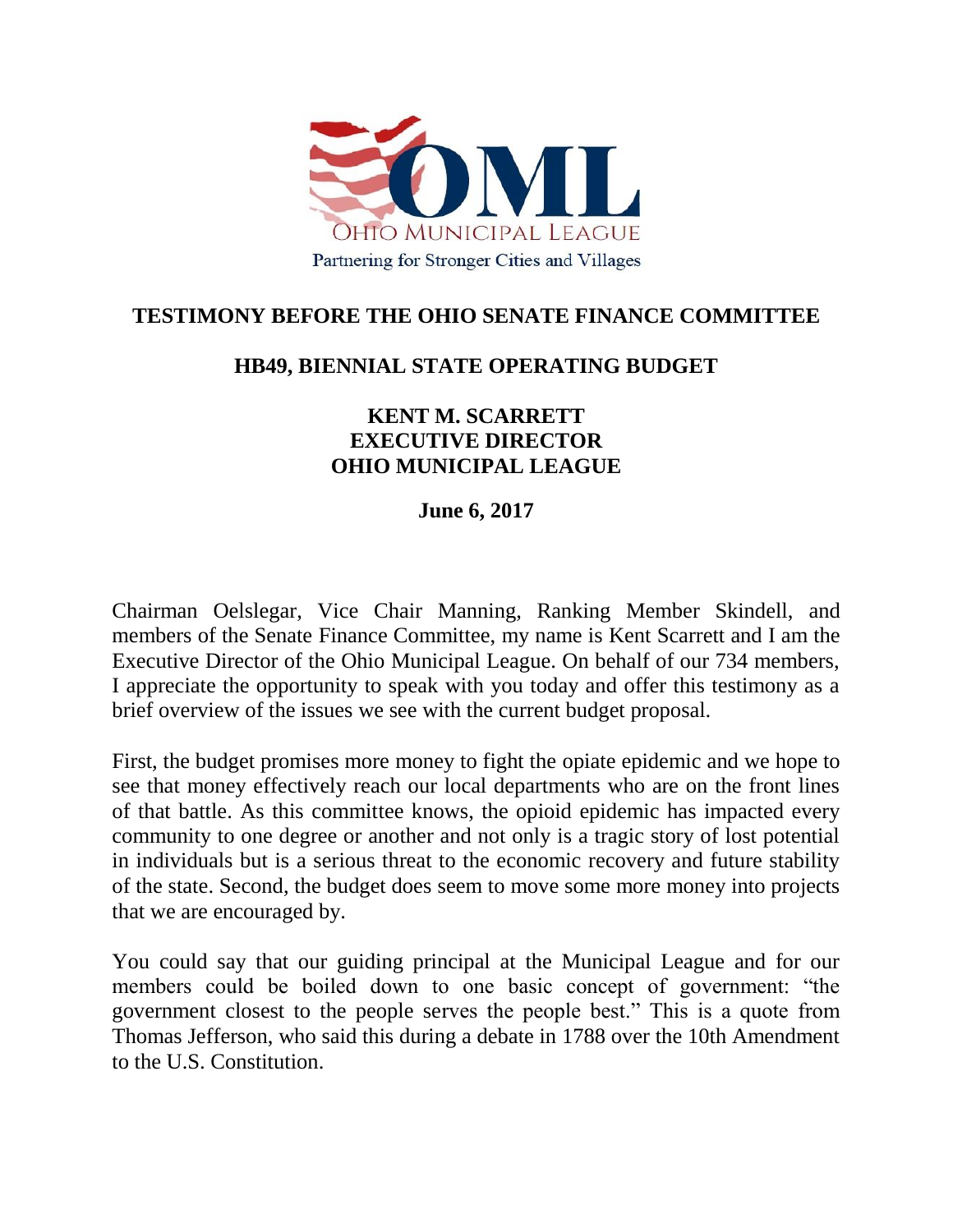The 10th Amendment reserves rights not given to the federal government to the state and people. Our members have dedicated their work to this federalist principle. Traditionally, the State of Ohio, through its General Assembly, has respected local government and even supported it with local government revenue sharing. Unfortunately, the principle of "home rule" and adherence for local governance has eroded in recent years.

Through this budget, Ohio has an opportunity to help rebuild the traditional partnership between state government and Ohio's municipal corporations. That partnership is important because municipalities provide foundational services for businesses and the nearly 9 million citizens who call a city or village home. The vast majority of municipal budgets go to public safety and infrastructure.

In 1968, two-thirds of Ohio's state operating budget was public safety and infrastructure spending. Today, two-thirds of our budget is Medicaid and education. Meanwhile, many of Ohio's cities and villages are slowly losing the ability to provide the basic services they have traditionally provided, especially in mid-sized rural cities.

In Ohio, our municipalities are blessed with the ability to administer their own tax system, which gives our cities and villages the ability to serve their constituents better. The independence of revenue sources is the most fundamental element to any institution; business, governmental, family, or otherwise. At the end of the day, the municipal income tax incentivizes municipalities to ensure people in its jurisdiction enjoy their maximum earning potential.

The Ohio Municipal League wants to thank the House, Rep. Scherer, their staff and everyone who worked hard on introducing and adopting amendment language that removed the centralized collection of municipal income tax on net profits from HB 49. The removal of centralized collection has alleviated what would have been a devastating burden on municipalities by divorcing them from nearly 15% of their total revenues, practically interfering with vital cash flow, and stripping local tax authorities from their crucial ability to audit, review and enforce compliance, which is a tremendous service to all taxpayers.

Municipalities and the OML demonstrated repeatedly in testimony that if the small universe of businesses required to file in multiple municipalities (about 13%) find multiple filings a burden, a centralized filing portal currently exists: the Ohio Business Gateway. The new language in Sub HB 49 makes filing business net profits through the OBG optional rather than mandatory, as first proposed.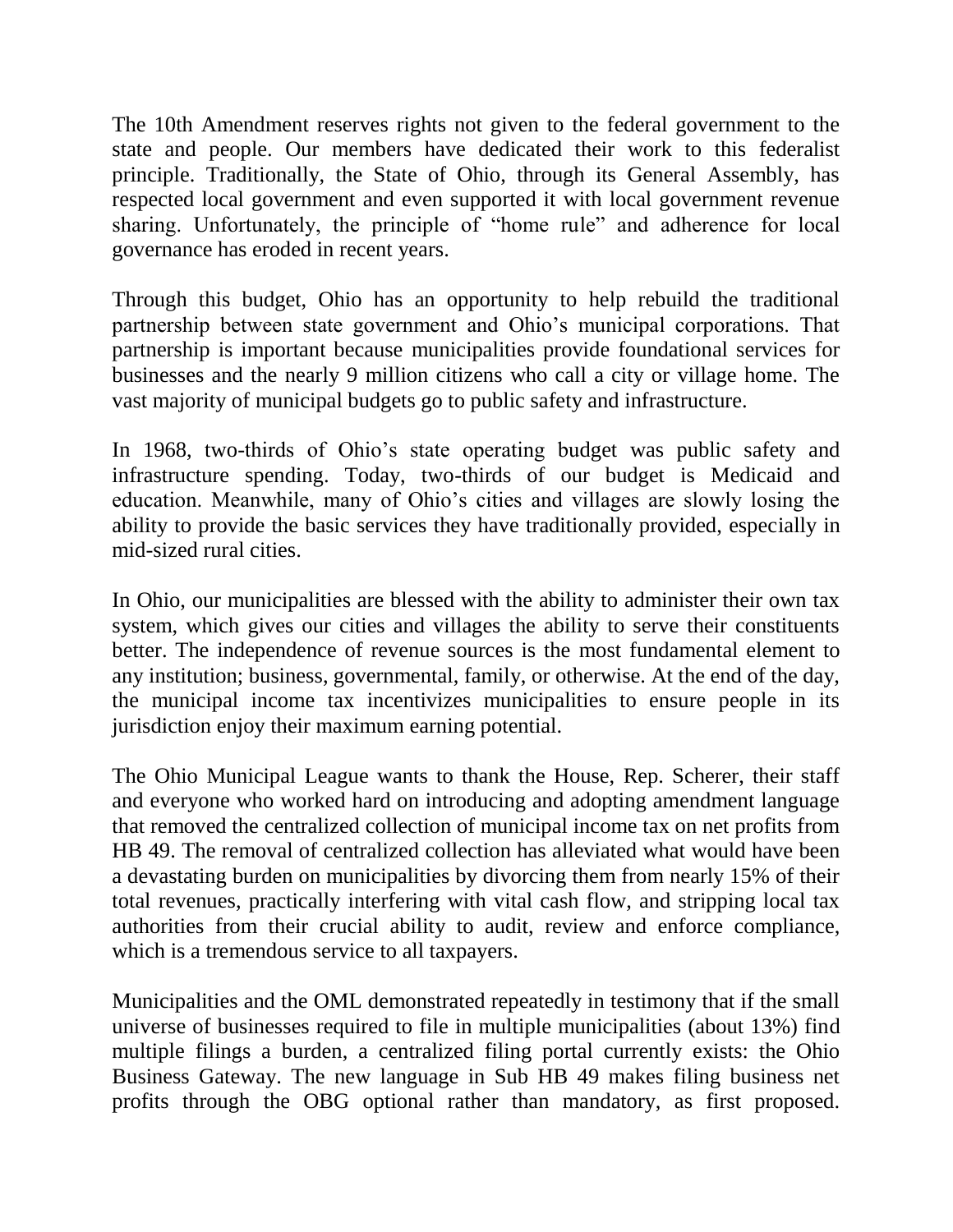Businesses will be allowed to make the choice best for them. The language mandates revenues be distributed to municipalities at least twice a month, along with the documents pertinent to filing for auditing, reviewing and compliance enforcement purposes.

The language also includes an appropriation for \$24 million earmarked for improving the OBG – particularly upgrading it to allow it to accept attachments and interface with preparer software. This funding is crucial, as these upgrades can make OBG a filing portal businesses actually want to use if they so choose.

However, the language still grants the powers of collection and distribution of revenues filed through OBG to the Tax Commissioner. We see no logic or value in the Department of Taxation be included in this process at all. Currently, OBG acts as a portal for business filings, with payments are returns remitted directly to the administrator of the municipal income tax. Municipalities have worked directly with their banking partners to remit payments through the OBG directly to the bank. Municipalities have also worked directly with their software vendors or internal IT departments to be able to process information coming to the municipality from OBG. Returns are retrieved in machine-readable or humanreadable formats and are uploaded into each municipality's software. This is a seamless process, and to have the Department of Taxation involved at all is baffling. We ask that the powers over filing through the OBG remain with the Department of Administrative Services (DAS) where they currently reside and rightfully belong.

Additionally, I want to take a moment and voice Ohio municipalities' opposition to the Tax Commissioner's proposed centralized collection alternative, outlined in his testimony before this committee last week.

Like the original proposal, it wrests administration and collection powers from the municipalities, disregarding multiple court cases that have upheld those powers as Home Rule rights under a municipality's police power. It also disregards the Ohio Business Gateway's inability to accept electronic uploads of tax returns or interface with commercial software, rendering it an ineffective and unattractive option for many tax preparers. And instead of simplifying things on the municipality's end, it burdens them with a 1% administrative fee that for most municipalities, is more than they charge for all tax filings, and it doesn't relieve them at all from administrating and monitoring business tax filings. They would still be required to maintain accounts for all business filers, and they would still be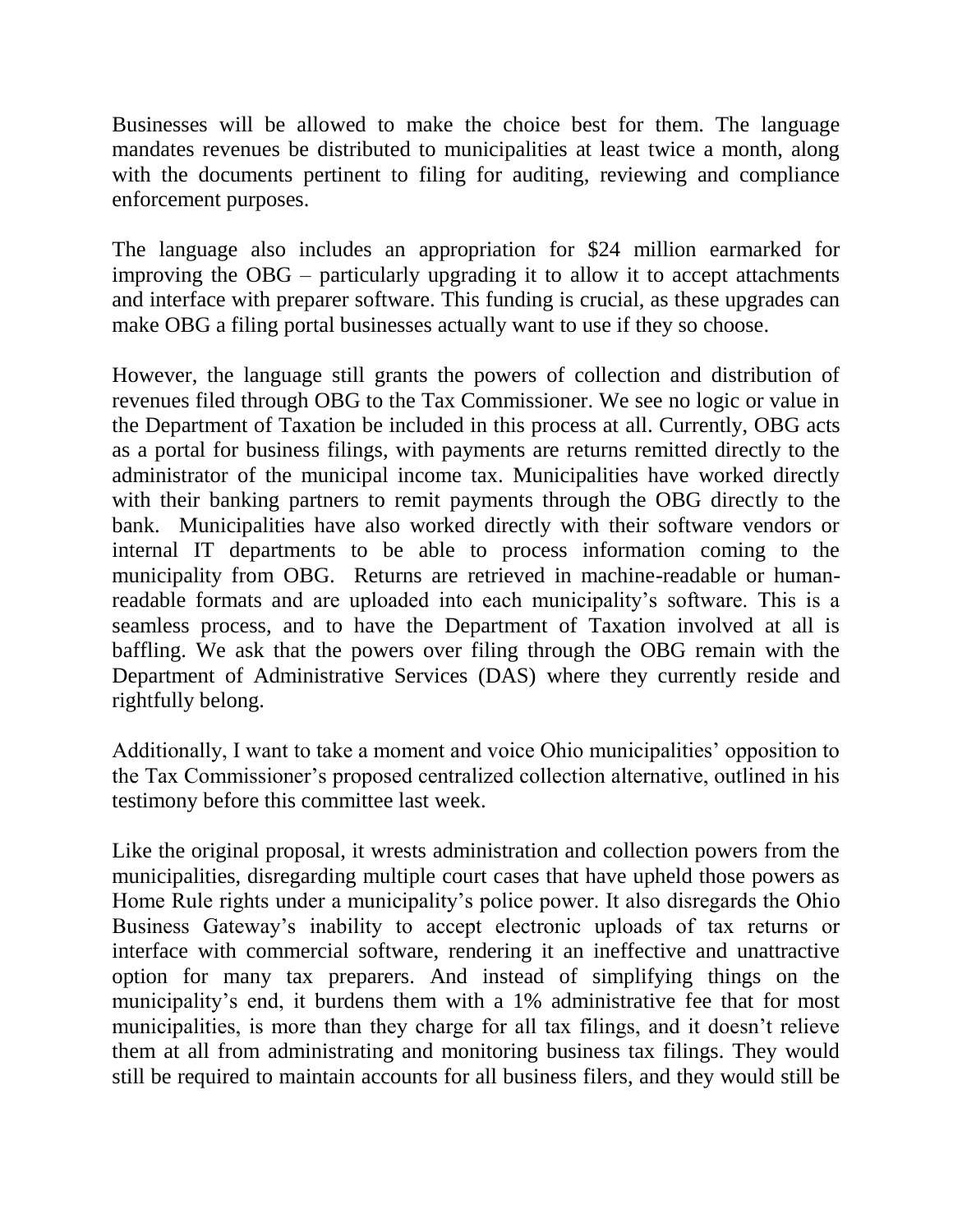required to monitor all business taxpayer accounts to ensure compliance, regardless of whether they file with ODT or the municipality.

The Tax Commissioner claims this alternative is a "win-win" for businesses and municipalities alike. The League disagrees with this assessment. Allowing a business to "opt-in" (and locking them in for 5 years) to file through OBG for 5 years will only complicate and confuse the municipal income tax filing system.

Consider the following repercussion: businesses within a JEDD or JEDZ are subject to the terms of agreement between the governmental entities, be it a municipality, a township or a county. To collect filings from businesses within the JEDD or JEDZ, the State would place itself in the position of those entities. Businesses within the JEDD or JEDZ would have disparate rules and regulations depending on whether they file with ODT or with the municipality. Furthermore, business operating side-by-side within a municipality would have differing and possibly conflicting compliance regulations if one chooses to file with ODT and one files with the local taxing authority. This difference would certainly lead to inequitable treatment of taxpayers.

There is another crucial issue regarding municipal income tax still in the budget that would cripple the revenues of many municipalities were it to become law. The budget language currently eliminates what is known as the "throwback" provision. The "throwback" provision is part of a complex section of the tax code known as the three-factor formula for determining sales. The "throwback" provision ensures that if tangible personal property is shipped from a warehouse or distribution center in one municipality to another municipality where that business does not have "nexus", meaning either a brick-and-mortar presence or a W-2 employee soliciting sales, that tax on the sale is "thrown-back" to the municipality where it was originally shipped.

The reason for the "throwback" provision is straightforward but pivotal. Warehouse and distribution centers can create a substantial financial burden for the municipality. Those buildings require increased fire and safety services, and the wear-and-tear delivery trucks cause to the roads necessitate increased infrastructure costs. Warehouse and distribution centers typically don't employ many workers, so the cost cannot be offset up employer withholdings. The "throwback" tax offsets those costs and allows municipalities to provide those businesses with the services they need.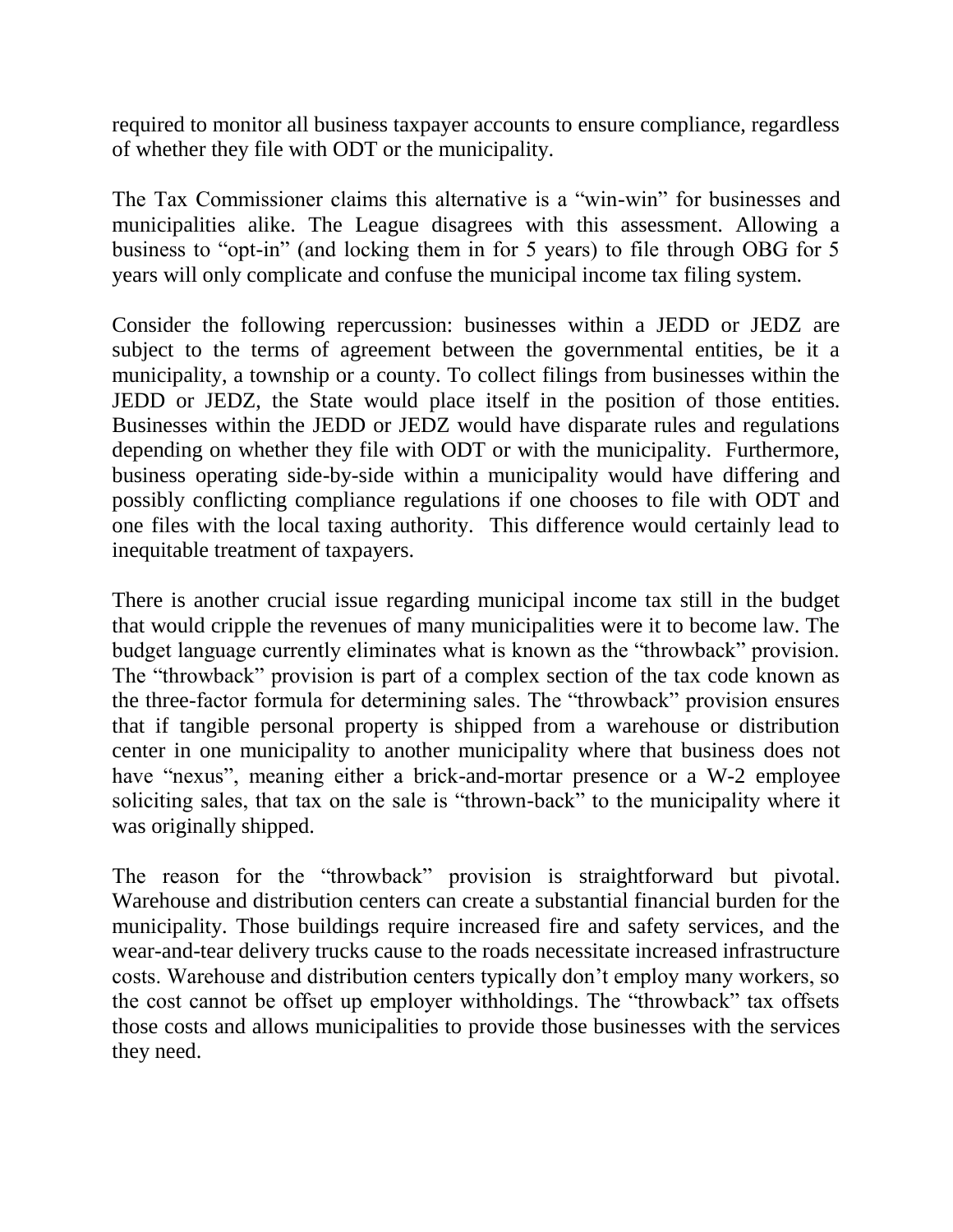The language in the budget essentially creates a "nexus to nowhere", meaning the tax will simply not be applied to the sale of tangible personal property unless there is a W-2 employee in the municipality where the product is shipped, or if the sale and shipment both happen within the same municipality.

This language would result in more lost revenue for municipalities – particularly those smaller municipalities whose main commercial activity is comprised of warehouse and distribution centers.

As you know, businesses across the state often receive various tax abatements and credits from municipalities. They view the special, personalized services Ohio municipalities can offer as an incentive to do business in our state, including the construction of warehouse and distribution centers. Some municipalities have agreed to significant infrastructure changes in order to accommodate an incoming distribution center. However, those incentives are far from free, and they are funded by the revenues generated by the "throwback" provision. Without those revenues, municipalities will not be able to create attractive, accommodating communities for businesses. Eliminating throwback hurts our local communities, it hurts the businesses they serve, and it hurts Ohio in the long run.

Each of you want to make Ohio a business-friendly state. OML and our municipalities want that as well. We stand much to gain from thriving, job-creating businesses calling Ohio home. But businesses don't merely move into the state; they move into a community and 80% of the time they locate in a city or village. If not properly funded, that community cannot create the business-friendly environment so crucial to our state's overall economic success. To divorce our municipalities from their revenues or to slash those revenues by large percentages is to cripple the economic engines of our state. We ask for a return to investing in our local communities and a stable, prosperous Ohio.

In addition to these important issues, other items in the budget are impactful to municipalities and I will take just a moment to bring them to your attention.

 Municipalities stand opposed to the amendment that preempts local lead abatement ordinances by making the Department of Health the sole administrator of all lead inspections and abatement measures throughout the state. We believe our local communities are best poised to evaluate the threat lead poses to their local families and are entitles to the right to act